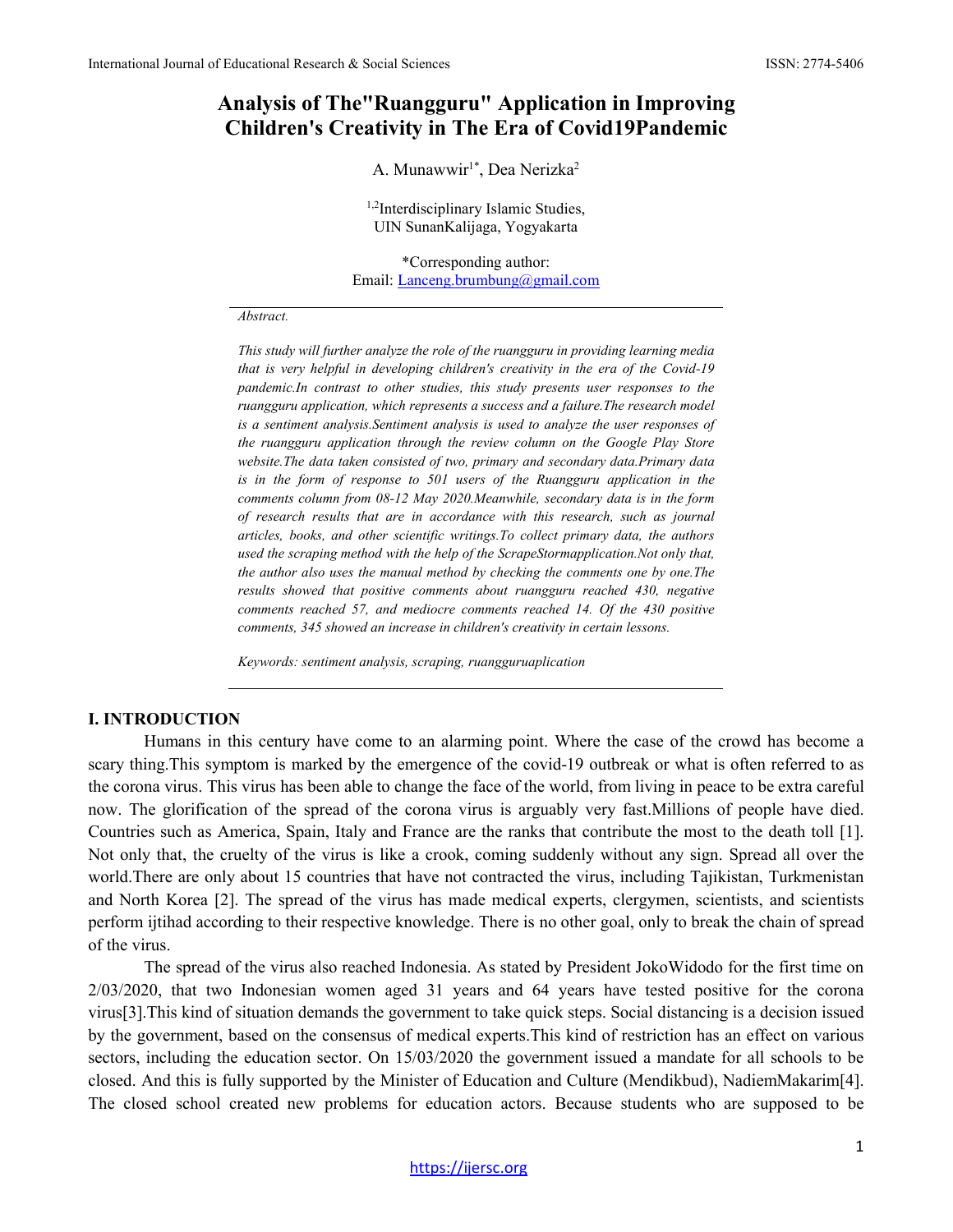studying, now have to stay at home in order to obey government regulations and break the chain of spreading the virus.

This kind of situation demands online learning, either using social media or using a platform that is specifically for the teaching and learning process. This online learning is a manifestation to continue to affirm and realize the noble ideals of the nation, namely to improve capabilities and form a dignified national character and civilization in order to educate the nation's life [5].Usually, the teaching and learning process in Indonesia is through schools. According to Judith Chapman and David Aspin, schools have an important role in realizing lifelong learning through collaboration between schools, parents and the society [6].Online learning is expected to replace the position of schools with the variety of methods and features presented, even though the obstacles are actually very complex and different, when compared to usual. But whatever it is, online learning is the only thing education actors can do, so that students can still learn, even from their homes.

Whether we realize it or not, if after the government closes schools, there is no solution instead of the teaching and learning process, then we can be sure that students will only stay at home and spend a lot of time to playing.It is unfortunate, if the study time is almost non-existent, it is replaced by playing time. This kind of scene has a negative impact on the ability and creativity that a student has, because there is no time to hone these two things.HamdanSugilar in his research said that the ability to think creatively does not develop properly, if a student does not actively take part in teaching and learning activities [7].In that sense, the ability, science, and creativity will decline, if not trained properly. Often, it is found that many students forget the lessons they are learning. Even though it was still two days ago. In a matter of two days they can forget, how about a month, and what if there are no teaching and learning activities at all.This question reflects the concern of many people when their children are getting stupid, because there is no teaching and learning process.

Online learning activities are the perfect solution, to get rid of all these worries. This learning is strongly supported by the government. There are many tutoring platforms that work with cellular telecommunication companies such as Telkomsel, XL, Indosat, and Tri, so that when accessed they do not have to pay the slightest fee. One of them is the ruangguru tutoring application [8].This application is very familiar to the ears of many Indonesians. He offers a lot of material and activities, ranging from material for elementary school children to material or question grids for entering certain universities.Ruangguru, which was founded in 2014 by AdamasBelvaSyahDevara as CEO and Muhammad ImanUsman as CPO, has been trusted by more than 15,000,000 students and more than 300,000 teachers in Indonesia [9].This tutoring, which is said to be the number one in Indonesia, really won the trust of the Indonesian president.There are many achievements pinned on the application, starting from UNICEF Youth Innovation Forum 2015 - Innovation to Watch, Google Launchpad Accelerator 2016 - Awardee, Bubu Awards 2016 - Indonesia's Best Education Web, MIT Solve-Solver of MIT, Rice Bowl Startup Awards2016 - Best SocialEntrepreneur for TechStartup, and other awards.

This platform is actually PT. Ruang Raya Indonesia which focuses on non-formal education. Partnering with 32 provincial governments and 236 city and district governments [10], ruangguru develops online-based learning services, as follows: ruangbelajar (learning using video and question exercises), ruangbelajar plus (interactive study group with live streaming, tutor standby and other features), ruang les (private study with the best teacher) brain academy (a combination of offline and online tutoring with the best teachers), ruang les online (where to consult questions with reliable online tutors), ruanguji (online tryout), ruangbaca (where to read materials and study tips), skill academy (online courses for improve technical and soft skills), and sekolah online [11]. From this it is very clear, that the purpose of the Ruangguru application is to help the country to educate generations of the nation.Ruangguru not only targets students, but also teachers, where they can also hone their skills through a variety of features. This technology-based learning is considered capable of improving the quality of students, teachers, and the quality of Indonesian education.

There are many journals that discuss the Ruangguru application. However, from the many journals, the authors took two journal samples with the title: *Analisis Sentimen Review Aplikasi Ruangguru Menggunakan*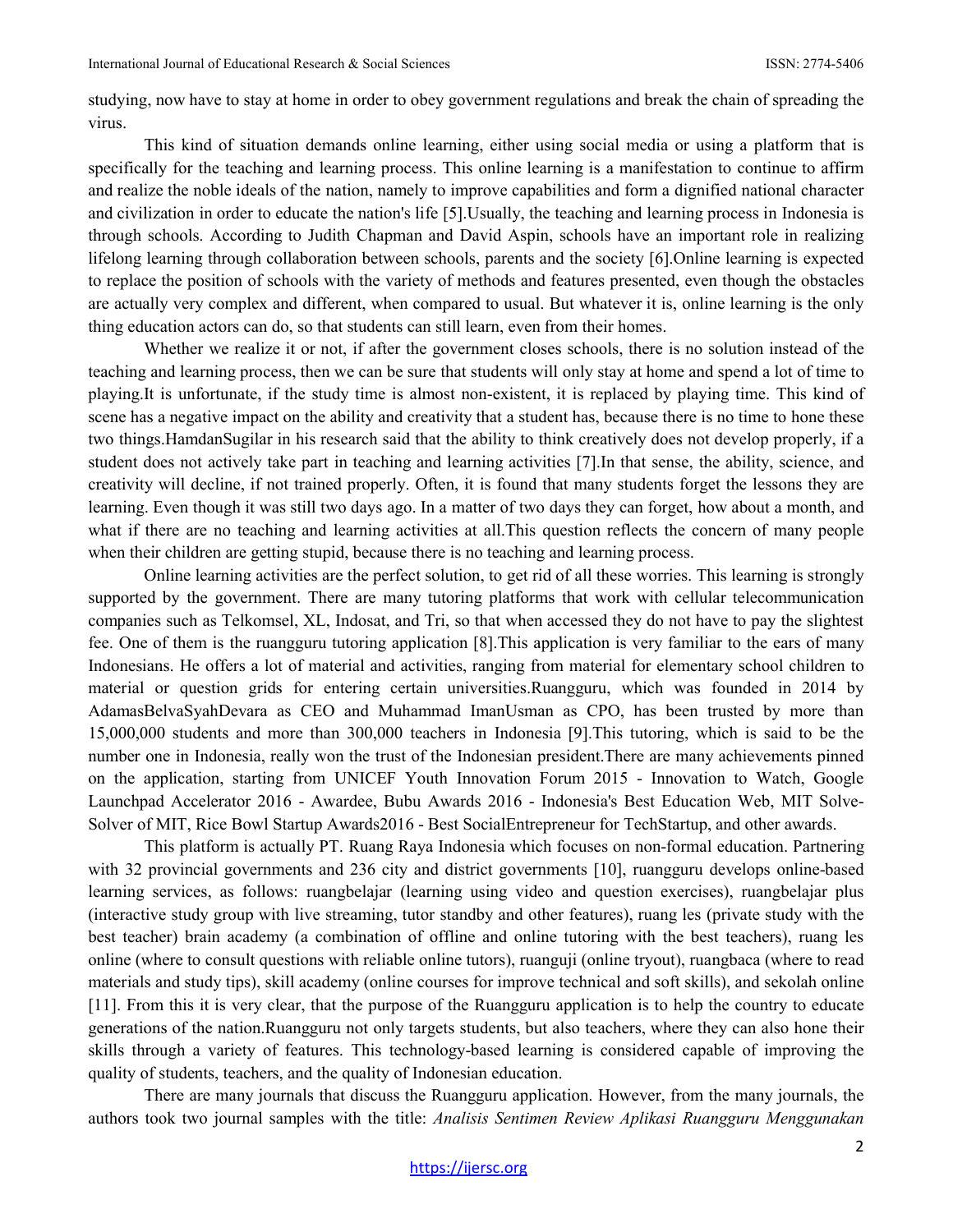*Algoritma Support Vector Machine* and *Analisis Sentimen dan Topic Modelling dalam Aplikasi Ruangguru*. As read by the author, the two journals are the closest to the research being written.In analyzing review sentiment, the first journal takes data from the Google Play Store website, namely 2000 review text data. To classify the data, a support vector machine algorithm is used. After that, it is followed by the testing phase. At this phase, using a combination of sharing training data and test data, as well as *k-fold cross-validation*. The results showed that 90% of public sentiment towards the Ruangguru application tended to be positive [12]. At the same time, the second journal focuses on sentiment and topic modeling.In its research, this journal uses sentiment analysis to obtain accurate data. Data obtained from the youtube site. More precisely, the ruangguru video comments on youtube. The comments seen are from various levels: SD, SMP, and SMA. There are about 2,287 comments obtained. After that, the data was cleaned and there were 412 comments left. Data collection with a vulnerable time of three weeks, namely from 4/11/2019 to 25/11/2019.The results of this study indicate that for SD level, positive sentiment comments were 180 people and negative sentiments were 2 people.For SMP level, positive sentiment was 84 people and negative sentiment was 12 people. Meanwhile, for the SMA level, positive sentiment was 113 people and negative sentiment was 20 people [13].

From the above exposition, the authors in the study, try to provide an assessment of the ruangguru application through analysis based on customer satisfaction responses.This response will later determine whether the ruangguru is good or not in improving the creativity of students or learners during these circumstances. When referring to Kotler and Keller's opinion, customer satisfaction is the state of a person's feelings based on the comparison between the final product and customer expectations.Customer satisfaction is closely related to the post usage of something. The comments that come out of the customer show how satisfied the customer is with something. The purpose of this study was to present data about the ruang guru application in improving children's creativity during the Covid 19 pandemic.

#### **II. METHODS**

The word of method refers to the way in which we approach problems and seek answers. In the social sciences, this term applies to how research is carried out [14].In this study, the authors used the sentiment analysis research method. This sentiment analysis is called opinion mining, opinion extraction, sentiment mining, subjectivity analysis, affect analysis, emotion analysis and mining reviews. But the most popular are sentiment analysis or opinion mining.This analysis method is used to analyze a person's opinions, sentiments, evaluations, judgments, attitudes, and emotions for an entity such as products, services, organizations, personalities, issues, events, topics, and attributes of all of them [15].The word of sentiment itself is in the form of information that is on the web containing facts and opinions. Sentiment represents personal perception of something [16]. This method is also used to assess a non-language feature, such as only signs or symbols [17].In this study, sentiment analysis was used to analyze the user responses of the ruangguru application through the review column on the Google Play Store website, so that later the user's response could be accurately known after using ruangguru.

| 88<br>Aplikasi                                             | Kategori v<br>Beranda<br>Paling populer<br>Rilis baru                                |                            |                  |
|------------------------------------------------------------|--------------------------------------------------------------------------------------|----------------------------|------------------|
| Aplikasi saya<br>Toko                                      | Ruangguru - Bimbel Online                                                            |                            |                  |
| Game                                                       | <b>Euang</b><br>ruangguru.com Pendidikan<br>Pendidikan<br>$[3+]$<br>W Ramah Keluarga | ***** 504 115 *            |                  |
| Keluarga<br>Pilihan Editor                                 | Aplikasi ini kompatibel dengan perangkat Anda.<br><b>App Belajar</b><br><b>No. 1</b> |                            | <b>Terinstal</b> |
| Akun<br>Metode pembayaran                                  |                                                                                      |                            |                  |
| Langganan saya<br>Tukarkan                                 | ULASAN<br>Semua Perangkat ~<br>Semua Rating ~<br>Terbaru $\vee$                      | <b>B</b> Kebijakan Resensi |                  |
| Reli kartu hadiah.<br>Wishlist saya<br>Aktivitas Play saya | Ulasan pengguna<br>reva alda ristani<br>$\frac{1}{2}$<br>******14 Mmi 2020           | $\sim$                     | $\frac{1}{2}$    |
| Panduan Orang Tua                                          | Mantepppp                                                                            |                            |                  |
|                                                            | Zi Fauzan<br>Ζi<br>******14 Mei 2020                                                 | × Co                       | Ξ                |
|                                                            | Sangat membantu                                                                      |                            |                  |
|                                                            | Khalil Rafif<br>к<br>$\star \star \star = 13$ Mei 2020                               |                            |                  |

[https://ijersc.org](https://ijersc.org/)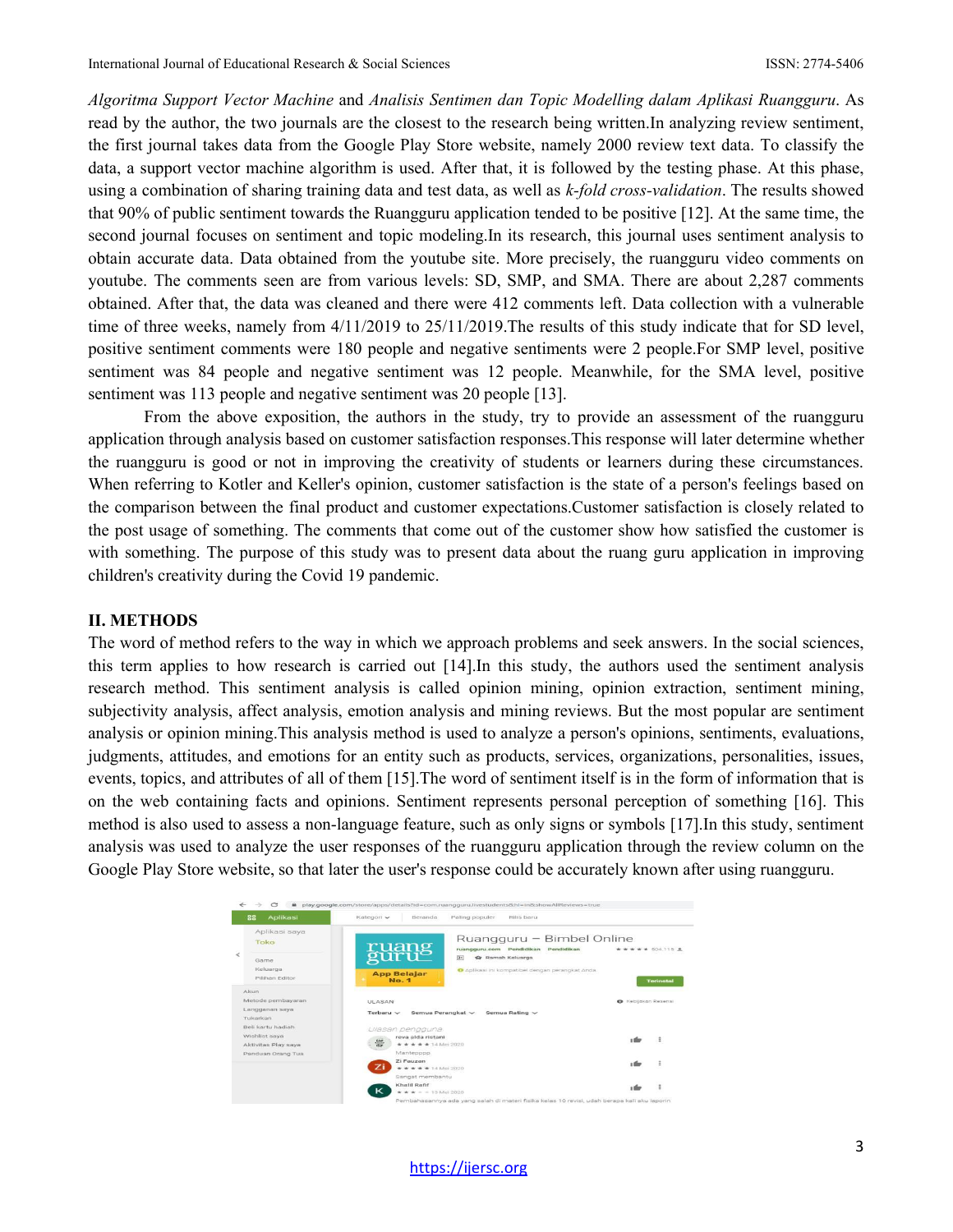There are two kinds of data sources in this research: first, primary and secondary. Primary data is in the form of user responses of the ruangguru application as many as 501, which are obtained in the review column on the Google Play Store website. Taking comments is only from May 8-12, 2020. Meanwhile, secondary data is in the form of journals and information on the internet. In collecting primary data, the authors use scraping method. To facilitate the scraping process, the authors use the ScrapeStorm application, so that the data taken is truly accurate.It is not enough to stop there, the authors are still checking manually by reading the comments one by one. Meanwhile, for secondary data, the authors only search for a number of journals and information deemed relevant to the research title.

|                                           | lanceng.brumbung@<br>W Upgrade                                                                                                   |          | Home<br>奇                                                                                         | $\Box$ Data-Ruan $\times$            | Ruanoguru.<br>$+$                                       |                                              |                           |                        | $M \odot \ddot{\odot} - \Box \times$        |
|-------------------------------------------|----------------------------------------------------------------------------------------------------------------------------------|----------|---------------------------------------------------------------------------------------------------|--------------------------------------|---------------------------------------------------------|----------------------------------------------|---------------------------|------------------------|---------------------------------------------|
|                                           | 包<br>Current Plan is Starter Upgrade Now >>                                                                                      |          | https://play.google.com/store/apps/details?id=com.ruangquru.livestudents&hl=in&sho 2<br>Pre Login |                                      |                                                         |                                              |                           | <b>PC Browser</b>      |                                             |
| <b>All Tasks</b><br>$\vee$ $\Box$ Samples | 凹田园                                                                                                                              |          | Google Play                                                                                       | Telusuri                             |                                                         |                                              |                           | Q                      | ₩<br>Login                                  |
| 賣                                         | Ruangguru - Bimbel Online - Ap-Scraping<br>$\times$<br>2020-05-13 0:1:57<br>Count: 0                                             |          | 噐<br>Aplikasi                                                                                     | Kategori v                           | Beranda                                                 | Paling populer<br>Rilis baru                 |                           |                        | Ω<br>٠                                      |
| æ                                         | <b>Higher Speed Scraping</b>                                                                                                     |          | Aplikasi saya                                                                                     |                                      |                                                         |                                              |                           |                        |                                             |
| 耍                                         | Ruangguru - Bimbel Online - Ap-Scraping<br>$\times$<br>2020-05-12 23:21:58<br>Count: 200                                         |          | Toko                                                                                              |                                      |                                                         |                                              | Ruangguru - Bimbel Online |                        |                                             |
| 負                                         | Ruangguru - Bimbel Online - Ap-Scraping<br>$\overline{\mathbf{x}}$<br>2020-05-12 22:27:43<br>Count: 0                            |          | Game                                                                                              |                                      | าวลา                                                    | ruangguru.com Pendidikan Pendidikan          |                           | ★ ★ ★ ★ 1 503.945 ±    |                                             |
| 賣                                         | Multi-URL scraping example<br>Count: 0<br>2020-05-12 22:19:29                                                                    | $\times$ | Keluarga<br>Pilihan Editor                                                                        |                                      | <b>App Belajar</b>                                      | $3+$<br><b>@</b> Ramah Keluarga              |                           |                        |                                             |
| 虫                                         | List page and Detail page scraping example x<br>Count: 0<br>2020-05-12 22:19:29                                                  |          | Akun<br>Metode pembayaran                                                                         |                                      | <b>No. 1</b>                                            | 囝<br>Tambahkan ke Wishlist                   |                           |                        | <b>Instal</b>                               |
| 雲                                         | List page scraping example<br>Count: 0<br>2020-05-12 22:19:29                                                                    | $\times$ | Langganan saya                                                                                    |                                      |                                                         |                                              |                           |                        | V Collapse                                  |
| $\vee$ $\Box$ Default                     |                                                                                                                                  |          | Auto Detect<br>Page Type<br><b>TERRA 2011 M. SEMMIN IN MONT.</b>                                  | Paging<br><b>MURINHALLY TV USH 1</b> | Scroll to Load<br><b>FIGHTHA SPECIFIEDS COMMITTEELL</b> | Set scraping range<br><b>CM / MATH CM CM</b> | $1 - 7$                   |                        | Filters III Clear @ Scrape In (+) Add Field |
|                                           |                                                                                                                                  |          | 18<br>https://lh3.googleuser Luthfiyyah Nur Fauzi                                                 |                                      | Bagus banget, dari a                                    | 25 April 2020                                | 73                        |                        |                                             |
|                                           |                                                                                                                                  |          | 19<br>https://lh3.googleuser raihan izharul                                                       |                                      | Ruangguru aplikasi y                                    | 23 April 2020                                | 91                        | ruangguru.com23 Ap     | 23 April 2020                               |
|                                           |                                                                                                                                  |          | https://lh3.googleuser<br>20                                                                      | Grace Panjaitan                      | Aku suka banget sam                                     | 29 April 2020                                | 125                       |                        |                                             |
|                                           | This preview only display the first 20 rows (no limit during running)<br>Activate Windows                                        |          |                                                                                                   |                                      |                                                         |                                              |                           |                        |                                             |
|                                           | [ Chegrade Plan to Unlimited Export<br><b>Buy Now</b><br>Go to Settings to activate Windows.<br>1. Ruangguru - Bimbel Online - A |          |                                                                                                   |                                      |                                                         |                                              |                           |                        |                                             |
|                                           | <b>E1 Facebook @ Video</b><br>Version: 3.5.0                                                                                     |          |                                                                                                   |                                      |                                                         |                                              |                           | $\triangleright$ Start | Save                                        |

### **III. RESULTS AND DISCUSSION**

Based on the data obtained by the scraping process, the sample is processed to arrive at the final phase, namely the conclusion. Sample data is a response in the form of comments from ruangguru application users. In analyzing the data, the author used the manual method, namely by reading one by one from all the responses that have been obtained. The 501 user responses, by the author, are labeled as positive comments, mediocre comments, and negative comments. From the results of these three labels, we will find the number of each, which represents their response to the ruangguru application.

First the label positive comments.In this labeling, the author is not based on the number of stars given by each user, but purely on comments that have a positive effect on them. Included in this category of positive labeling are comments that really represent a positive impression and there are no other frills. Positive comments but there are still nuances of input and complaints, the authors put them in the negative comment label. So in positive comments these are purely positive comments. In this positive comment, the responses given by the average user are thanks, because the ruangguru application really helps users learn and develop creativity and knowledge. In addition, there are also thanks because the ruangguru application can give prizes for its achievements and several other comments.



[https://ijersc.org](https://ijersc.org/)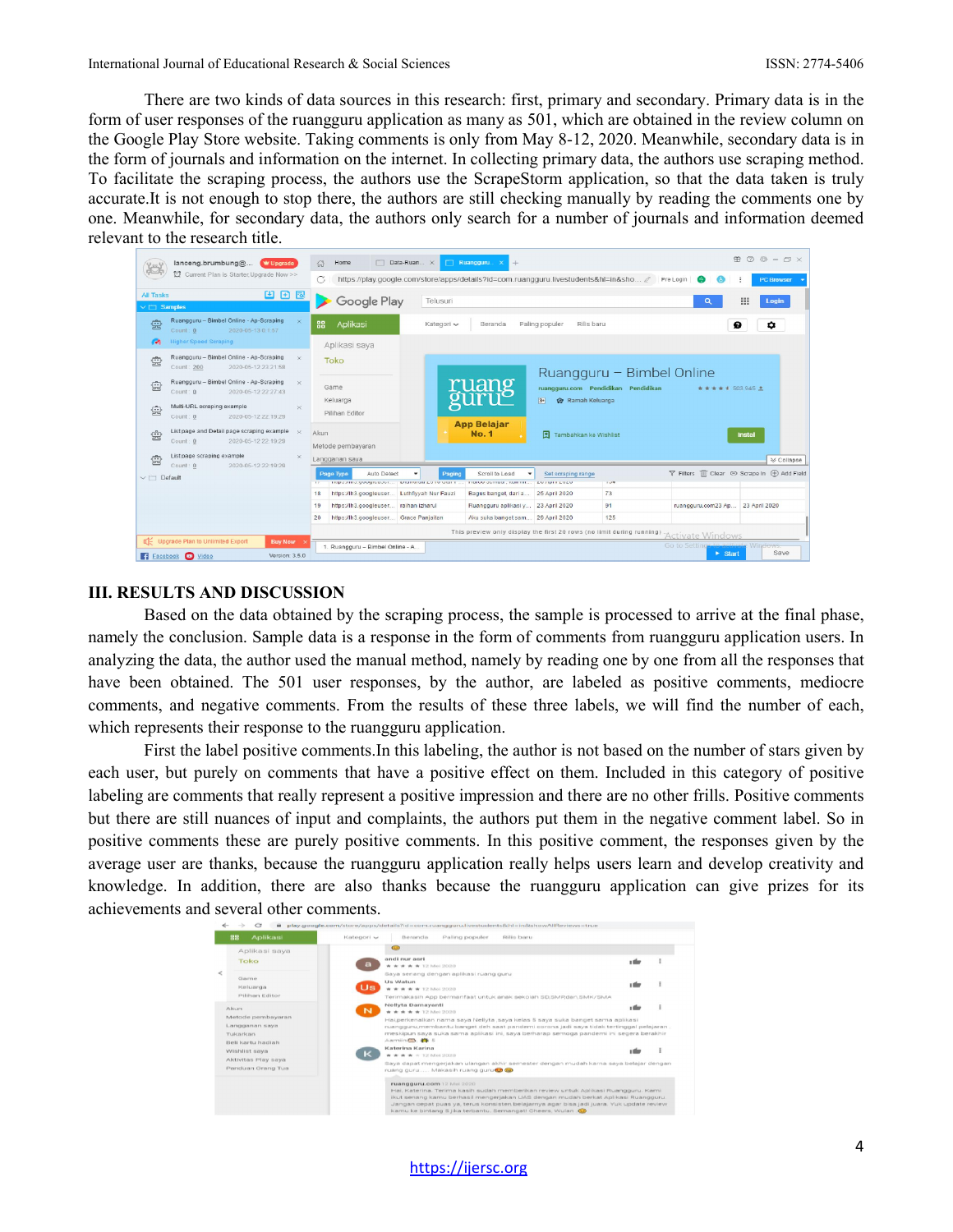The second, mediocre comment labels. In this second type of label, basically, the author is also a bit confused to give a name, because the comments do not represent mediocrity.Included in this label category are comments that do not understand what they mean, such as only mentioning the name of a person named Hendra, and questions about how to use the Ruangguru application, which are asked by people who have never used the application before but have already installed it.

| Aplikasi<br>88                               | Kategori v<br>Beranda                     | Paling populer<br>Rilis baru                                                                                                                                                                                                                                                                               |        |  |
|----------------------------------------------|-------------------------------------------|------------------------------------------------------------------------------------------------------------------------------------------------------------------------------------------------------------------------------------------------------------------------------------------------------------|--------|--|
| Aplikasi saya                                |                                           | Ruangguru dengan update ke bintang 5 19 19 19 19 19 19 19 - Riska                                                                                                                                                                                                                                          |        |  |
| Toko                                         | Hurley Cell<br>н<br>* * * * * 12 Mei 2020 |                                                                                                                                                                                                                                                                                                            |        |  |
| Game                                         | App nya bagus, good luck!                 |                                                                                                                                                                                                                                                                                                            |        |  |
| Keluarga<br>Piliban Editor                   | ruangguru.com 13 Mei 2020                 | Halo, Kami sangat berharap kamu bisa buktikan prestasi hebatmu bersama Aplikasi<br>Ruangguru. Semakin banyak materi belajar yang kamu akses maka semakin efektif juga                                                                                                                                      |        |  |
| Alcun<br>Metode pembayaran<br>Langganan saya | lebih baik, Cheers, Kiki (D)              | untuk meningkatkan prestasimu. Semoga cita-cita kamu terwujud ya bersama<br>Ruangguru. Yuk update ke bintang 5 untuk mendukung Aplikasi Ruangguru menjadi                                                                                                                                                  |        |  |
| Tukarkan<br>Bell kartu hadiah                | Lies Lies<br>* * * * 12 Mei 2020          |                                                                                                                                                                                                                                                                                                            | 1 film |  |
| Wishlist sava                                | Hendra                                    |                                                                                                                                                                                                                                                                                                            |        |  |
| Aktivitas Play saya<br>Panduan Orang Tua     | ruangguru.com 13 Mei 2020                 | Halo Lias. Yuk download dan install Aplikasi Ruangguru. Kini belajar bisa melalui<br>smartphone, dimana saja dan kapan saja. Dengan video belajar, kamu akan semakin<br>mudah untuk memahami materi pelajaran. Semoga terbantu belajarnya ya dan kamu<br>berkenaan buat update ke bintang 5. Cheers, Riska |        |  |
|                                              | Marfel Marsya                             |                                                                                                                                                                                                                                                                                                            |        |  |

Third is the negative comment label. This comment represents the user's dissatisfaction with the ruangguruapplication.Their dissatisfaction on average is only about system problems, for example because it cannot be opened, cannot be installed, the video cannot be played, the correct answer given is the wrong answer and so on. There is also because the issue of prices set by the ruangguru for certain groups is still arguably expensive. In addition, on this label, four comments were found which were cynical because the CO of the ruangguru application was taking advantage of his status as a special staff of the president. However, on this label, there are no comments that say that the Ruangguru application makes people even more stupid. There is only a problem like what is described above. Departing from the results of manual analysis conducted by the author, positive comments reached 430, mediocre comments reached 14, and negative comments reached 57. Of the 430 positive comments, 345 showed an increase in children's creativity in certain subjects.

|                                                                                | c<br>٠                                          | play.google.com/store/apps/details?id=com.ruangguru.livestudents&hl=in&showAllReviews=true                                                                                                                                                                                                                                                                                                     |       |  |  |  |  |
|--------------------------------------------------------------------------------|-------------------------------------------------|------------------------------------------------------------------------------------------------------------------------------------------------------------------------------------------------------------------------------------------------------------------------------------------------------------------------------------------------------------------------------------------------|-------|--|--|--|--|
|                                                                                | 88<br>Aplikasi<br>Kategori v                    | Beranda<br>Paling populer<br>Rilis baru                                                                                                                                                                                                                                                                                                                                                        |       |  |  |  |  |
|                                                                                | Aplikasi saya<br>Toko                           | fania cell fania<br>*****12 Mei 2020<br>Terima kasih ruang guru                                                                                                                                                                                                                                                                                                                                | uf s  |  |  |  |  |
| <                                                                              | Game<br>Keluarga                                | Jolly Butar2<br>*****12 Mei 2020<br>Menambah wawasan                                                                                                                                                                                                                                                                                                                                           | ٠ń    |  |  |  |  |
|                                                                                | Pilihan Editor<br>Akun                          | Emris Yeverson Kaja Jade<br>★ ★ ★ ★ ★ 12 Mei 2020                                                                                                                                                                                                                                                                                                                                              | ×.    |  |  |  |  |
|                                                                                | Metode pembayaran<br>Langganan saya<br>Tukarkan | Fiturnya mantap<br>ライハン<br>* * * * 12 Mei 2020<br>Videonya tidak bisa diputar padahal jaringan lancar                                                                                                                                                                                                                                                                                          | ٠n    |  |  |  |  |
| Reli kartu hadiah<br>Wishlist saya<br>Aktivitas Play saya<br>Panduan Orang Tua |                                                 | ruangguru.com 12 Mei 2020<br>Halo, maaf sekali atas kendala yang dialami. Untuk mengatasinya, yuk coba ganti<br>provider internet yang digunakan, update versi terbaru aplikasi, lakukan clear cache, re-<br>login, dan re-start HP, Bila masih terkendala, segera sampaikan detail dan rekaman video<br>kendalanya ke nomor WA 08557502652 dengan menyertakan nomor tiket 16136. -<br>Wulan @ |       |  |  |  |  |
|                                                                                |                                                 | Numpang Lewat<br>★ ★ ★ ★ 12 Mei 2020<br>∽                                                                                                                                                                                                                                                                                                                                                      | ı fiz |  |  |  |  |

# **Analysis of The ruangguru Application in Improving Children's Creativity in the Pandemic Era**

The ruangguru application as an application that is engaged in the tutoring sector certainly always provides a variety of very interesting learning methods, making it possible to print output that has sufficient capabilities.This application, when referring to Rosenberg's opinion, is a representation of learning from the classroom to anywhere and anytime, from paper to online, and from physical facilities to network-shaped facilities [18].The learning provided by the ruangguru application is not only an interesting method, but also the teachers who teach are those who really have good abilities in their respective fields.In this way, it is not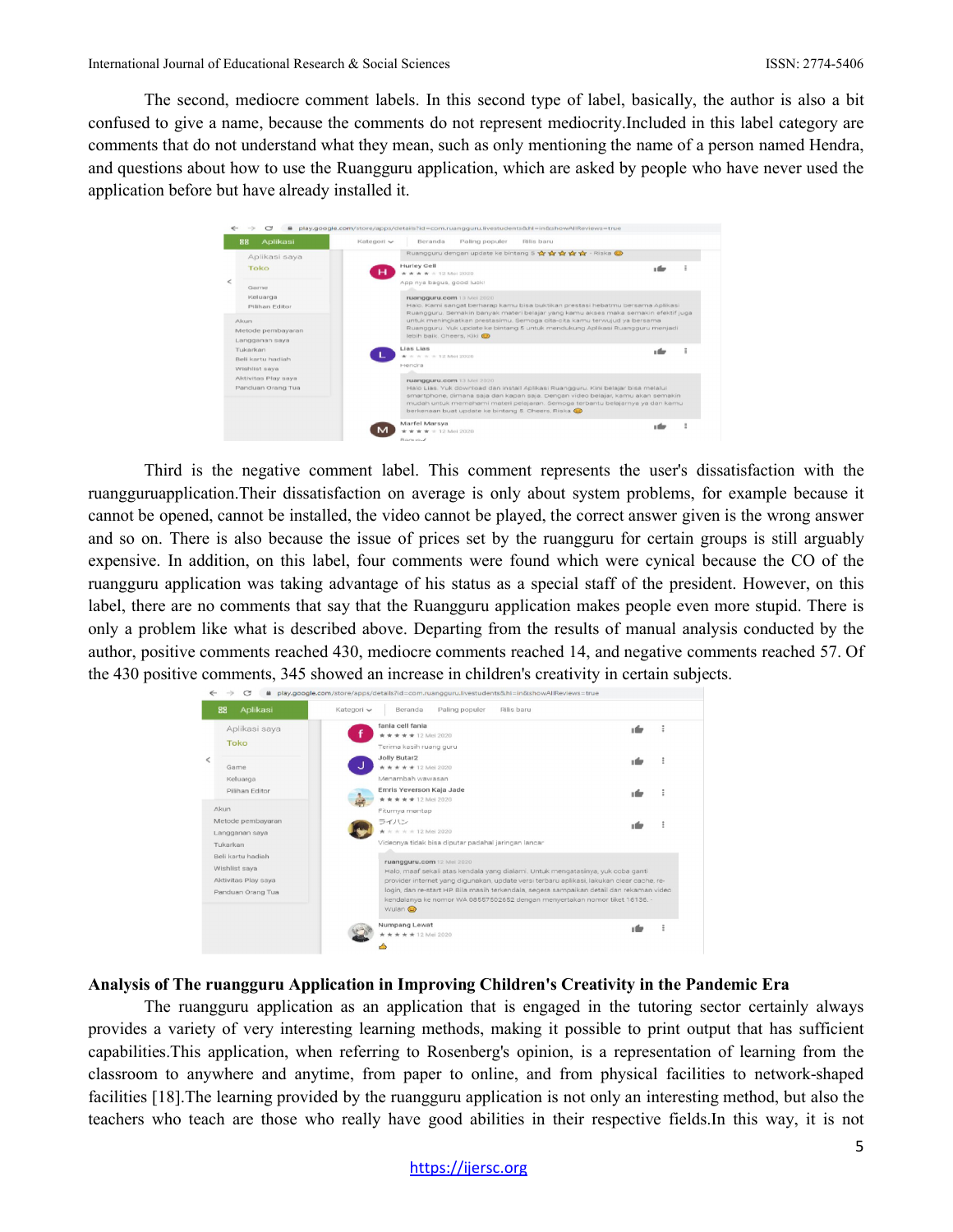impossible, if the ruangguru has provided many different colors in improving ability and creativity in certain lessons.

Based on the results of the research that has been done, it can be said that Rungguru is still able to have a very positive impact on those in elementary to high school education, even in the midst of the Covid-19 pandemic. From the scraping data, there were 345 positive comments that led to increased creativity in certain lessons, as shown in the following table:

| No             | Subjects    | Description                                                                                                                                                                                                                                                                                                                          | Result                                                                                                                                                                                                                                                                                                                                                     |
|----------------|-------------|--------------------------------------------------------------------------------------------------------------------------------------------------------------------------------------------------------------------------------------------------------------------------------------------------------------------------------------|------------------------------------------------------------------------------------------------------------------------------------------------------------------------------------------------------------------------------------------------------------------------------------------------------------------------------------------------------------|
| $\mathbf{1}$   | Mathematics | There are 202 comments<br>which all point to positive<br>things. Their comments are<br>more method based. Where<br>the method used by the<br>ruangguru application is easy<br>and quickly digested by<br>students.<br>For<br>example,<br>ruangguru is able to simplify<br>mathematical formulas that<br>are difficult to understand. | At first they had great<br>difficulty understanding the<br>problems in mathematics,<br>especially the very difficult<br>formula<br>problems.<br>With<br>ruangguru, they were able to<br>answer some math problems<br>that were initially difficult.<br>Automatically,<br>the<br>value<br>for<br>obtained<br>mathematics<br>subjects is higher than before. |
| $\overline{2}$ | Biology     | There<br>55<br>positive<br>are<br>comments on this subject. In<br>addition<br>to<br>explanations<br>about biology,<br>ruangguru<br>provides a variety<br>of<br>questions<br>that<br>are<br>very<br>helpful in<br>understanding<br>students in<br>understanding<br>biology                                                            | Be able to better understand<br>understand<br>and<br>biology<br>material, and have a positive<br>impact on values for biology<br>lesson.                                                                                                                                                                                                                   |
| 3              | Sociology   | 49<br>There<br>comments<br>are<br>which show that the room is<br>very helpful for students to<br>understand<br>sociology<br>lessons.                                                                                                                                                                                                 | <b>Students</b><br>have<br>better<br>a.<br>understanding than before,<br>even in the midst of the<br>Covid-19 pandemic.                                                                                                                                                                                                                                    |
| $\overline{4}$ | Unknown     | 39<br>positive<br>There<br>were<br>that<br>were<br>not<br>comments<br>found to lead to what lesson.                                                                                                                                                                                                                                  | If we look at their comments,<br>they really feel the benefits of<br>ruangguru, because it can<br>provide the needs of students<br>to learn in certain lessons                                                                                                                                                                                             |

## **IV. CONCLUSION**

From the results of the discussion above, it can be concluded that the ruangguru application is still very effective in developing students' creativity and knowledge in the midst of a pandemic, which will end someday. With the various features offered, ruangguru can properly advocate all existing content. Although it is inevitable, sometimes there are mistakes. When referring to the numbers obtained on each label, positive responses outnumber negative responses and mediocrity. Even in that negative response, the majority of responses from users are only system or technical issues. That means, the ruangguru application is very good for the teaching and learning process to take place. Another thing, which also attracts rungguru, is the teachers and tutors who are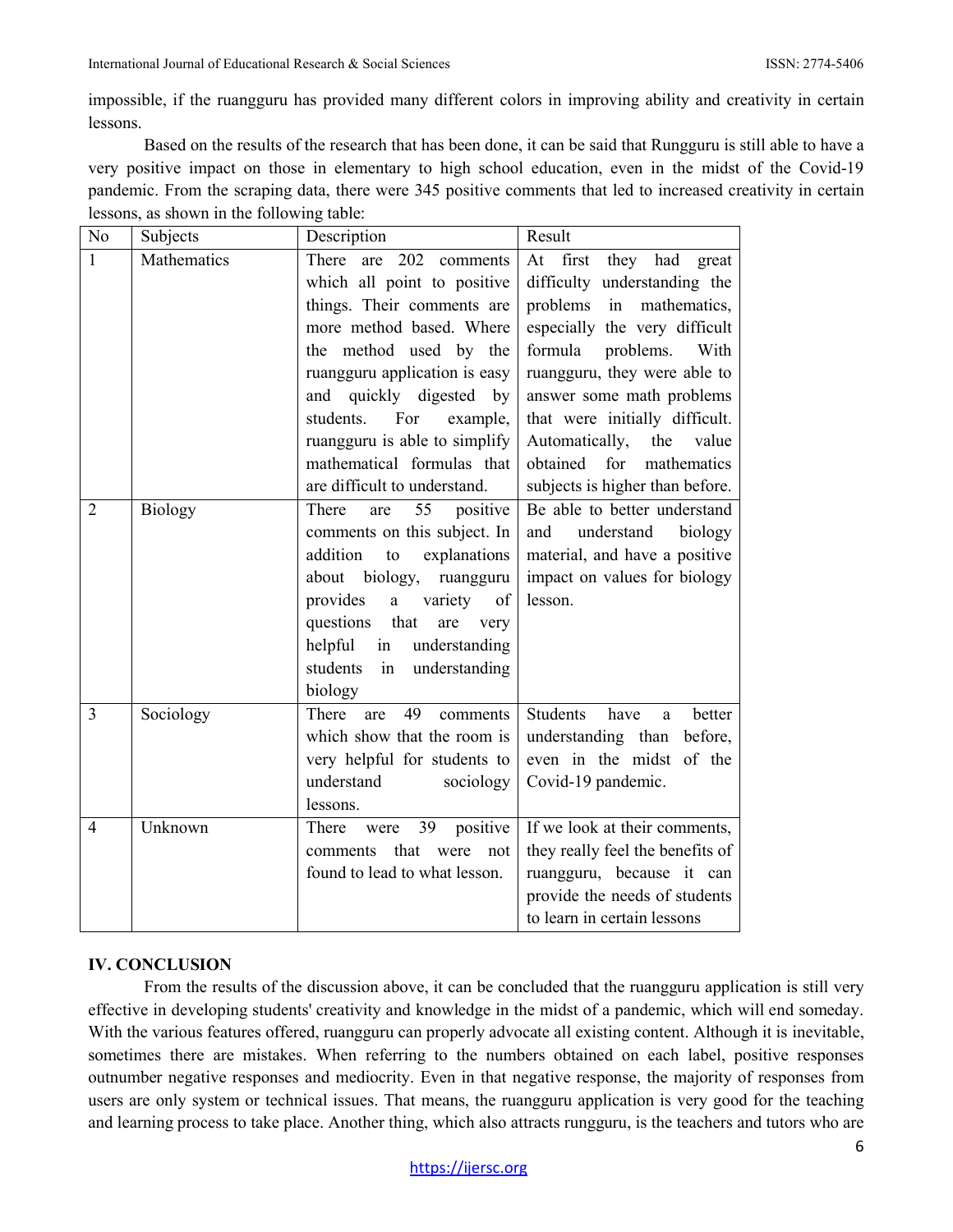truly competent in their respective fields. And this at least can spark the desire of many people to join and use the application.

#### **V. ACKNOWLEDGMENTS**

The authors would like to say many thanks to the supervisor of this journal, Dr. EniMunastiwi, who had scratched him well from the beginning to the end. Without his guidance, the authors will face several difficulties in preparing this research.

#### **REFERENCES**

- [1] Abrar, TheaFathanah. n.d. "Tembus 2 JutaKasus, Ini 10 Negara Terbanyak Corona." news.Accessed May 13, 2020[.https://www.cnbcindonesia.com/news/20200416074148-4-152264/tembus-2-juta-kasus-ini-10-negara](https://www.cnbcindonesia.com/news/20200416074148-4-152264/tembus-2-juta-kasus-ini-10-negara-terbanyak-corona)[terbanyak-corona.](https://www.cnbcindonesia.com/news/20200416074148-4-152264/tembus-2-juta-kasus-ini-10-negara-terbanyak-corona)
- [2] Media, Kompas Cyber. n.d. "Daftar 15 Negara yang BelumTerkena Virus Corona, di ManaSaja?" KOMPAS.com. Accessed May 13, 2020. [https://www.kompas.com/tren/read/2020/04/10/150000565/daftar-15-negara-yang-belum](https://www.kompas.com/tren/read/2020/04/10/150000565/daftar-15-negara-yang-belum-terkena-virus-corona-di-mana-saja-)[terkena-virus-corona-di-mana-saja-.](https://www.kompas.com/tren/read/2020/04/10/150000565/daftar-15-negara-yang-belum-terkena-virus-corona-di-mana-saja-)
- [3] detikcom, Tim. n.d. "KapanSebenarnya Corona Pertama Kali Masuk RI?" detiknews. Accessed May 13, 2020[.https://news.detik.com/berita/d-4991485/kapan-sebenarnya-corona-pertama-kali-masuk-ri.](https://news.detik.com/berita/d-4991485/kapan-sebenarnya-corona-pertama-kali-masuk-ri)
- [4] Liputan6.com. 2020. "Dukung Sekolah Libur Akibat Covid-19, Mendikbud Luncurkan Portal Rumah Belajar." Liputan 6.com. March 15, 2020. [https://www.liputan6.com/news/read/4202236/dukung-sekolah-libur-akibat](https://www.liputan6.com/news/read/4202236/dukung-sekolah-libur-akibat-covid-19-mendikbud-luncurkan-portal-rumah-belajar)[covid-19-mendikbud-luncurkan-portal-rumah-belajar.](https://www.liputan6.com/news/read/4202236/dukung-sekolah-libur-akibat-covid-19-mendikbud-luncurkan-portal-rumah-belajar)
- [5] No, Undang-Undang. 20. Tahun 2003 Tentang Sistem Pendidikan Nasional.
- [6] Sudarsana, I. Ketut. 2016. "PemikiranTokohPendidikandalamBuku Lifelong Learning: Policies, Practices, and Programs (Perspektif Peningkatan Mutu Pendidikan di Indonesia)." Jurnal Penjaminan Mutu 2 (2): 44–53. [https://doi.org/10.25078/jpm.v2i2.71.](https://doi.org/10.25078/jpm.v2i2.71)
- [7] Sugilar, Hamdan. 2013. "MeningkatkanKemampuanBerpikirKreatifdanDisposisiMatematikSiswa Madrasah TsanawiyahMelaluiPembelajaranGeneratif." Infinity Journal 2 (2): 156–68. [https://doi.org/10.22460/infinity.v2i2.p156-168.](https://doi.org/10.22460/infinity.v2i2.p156-168)
- [8] Ruangguru. n.d. "ResponSituasi COVID-19, KiniRuangguruBebasKuotaBekerjaSamaDenganTelkomsel." Accessed May 13, 2020a. [https://blog.ruangguru.com/belajar-bebas-kuota-dengan-ruangguru-dan-telkomsel.](https://blog.ruangguru.com/belajar-bebas-kuota-dengan-ruangguru-dan-telkomsel)
- [9] Indonesia, PT Ruang Raya. n.d. "Bimbel Online No. 1 Di Indonesia." Accessed May 13, 2020a. [http://bimbel.ruangguru.com.](http://bimbel.ruangguru.com/)
- [10] "Ruangguru." ———. n.d. Accessed May 13, 2020b. [https://ruangguru.com/general/about.](https://ruangguru.com/general/about)
- [11] Indonesia, PT Ruang Raya. n.d. "Bimbel Online No. 1 Di Indonesia." Accessed May 13, 2020b. [http://bimbel.ruangguru.com.](http://bimbel.ruangguru.com/)
- [12] Irfani, FaizalFakhri, MohamadTriyanto, and AnggitDwiHartanto. 2020. "AnalisisSentimen Review Aplikasi Ruangguru Menggunakan Algoritma Support Vector Machine." JBMI (Jurnal Bisnis, Manajemen, Dan Informatika) 16 (3): 258–66.
- [13] Firdaus, Muhammad Romy, Fikri Muhammad Rizki, Favian Muhammad Gaus, and Indra Kusumajati Susanto. 2020. "Analisis Sentimen Dan Topic Modelling Dalam Aplikasi Ruangguru." J-SAKTI (Jurnal Sains Komputer Dan Informatika) 4 (1): 66–76. [https://doi.org/10.30645/j-sakti.v4i1.188.](https://doi.org/10.30645/j-sakti.v4i1.188)
- [14] Taylor, Steven J., Robert Bogdan, and Marjorie L. DeVault. 2016. Introduction to Qualitative Research Methods: A Guidebook and Resource. Fourth Edition. United States: Wiley.
- [15] Liu, Bing. 2012. Sentiment Analysis and Opinion Mining. California: Morgan & Claypool Publishers.
- [16] Dave, Kushal, Steve Lawrence, and David M. Pennock. 2003. "Mining the Peanut Gallery: Opinion Extraction and Semantic Classification of Product Reviews." In Proceedings of the 12th International Conference on World Wide Web, 519–528.WWW '03. Budapest, Hungary: Association for Computing Machinery. [https://doi.org/10.1145/775152.775226.](https://doi.org/10.1145/775152.775226)